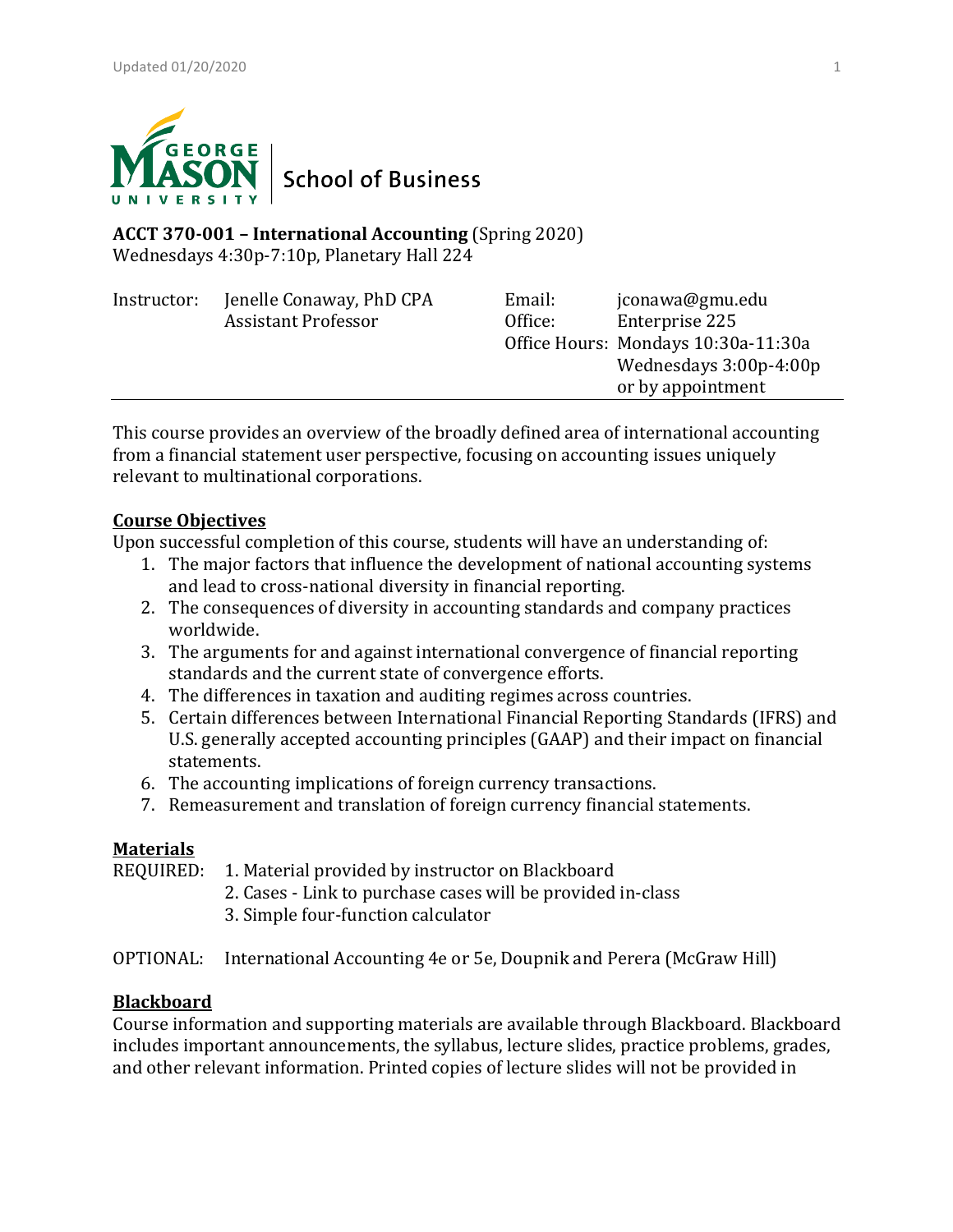class, students should print these if they wish to use them in class. You should visit Blackboard regularly for the latest information.

## **Grading**

The grade you receive depends solely on your ability to demonstrate your mastery of the course materials. Grades will be assigned on the basis of the absolute number of points you earn during the semester. Final grades will be available from Patriot Web. There are no "extra credit" assignments. Letter grades will be assigned based on total points earned by students completing all course requirements as follows: A  $(90 - 100\%)$ , B+  $(87 - 89\%)$ , B  $(80 - 86\%)$ , C+  $(77 - 79\%)$ , C  $(70 - 76\%)$ , D  $(60 - 69\%)$ , and F (Below 60%). A- and Bgrades may be assigned for borderline students. Assignments and their related points are as follows:

| <b>Element</b>          |     | <b>Points Percent</b> |
|-------------------------|-----|-----------------------|
| Quizzes                 | 40  | 12.5%                 |
| Midterm Exam            | 100 | 31.3%                 |
| <b>Final Exam</b>       | 120 | 37.5%                 |
| Assignments             | 50  | 15.6%                 |
| <b>Class Engagement</b> | 10  | 3.1%                  |
| <b>Total Points</b>     | 320 | 100.0%                |

### **Quizzes:**

There will be quizzes during the semester; the quizzes will be announced in advance inclass and on Blackboard. The quizzes have lesser coverage than exams (usually 1 or 2 lectures) and they are designed to help students develop and apply their knowledge on topics that may be tested in an exam setting. You are expected to be present for all quizzes. If an emergency arises that will prevent you from taking a scheduled quiz, contact your professor as soon as possible and be prepared to provide acceptable, official documentation supporting your case. An unapproved absence will result in a grade of zero.

#### Exams:

There will be a midterm exam and a comprehensive final exam the dates of which are included in the schedule at the end of this syllabus. You are expected to be present for all examinations. If an emergency arises that will prevent you from taking a scheduled quiz, contact your professor as soon as possible and be prepared to provide acceptable, official documentation supporting your case. An unapproved absence will result in a grade of zero.

If you have a justifiable conflict with taking an exam on a scheduled date, contact your professor in advance to schedule a make-up exam. Exams must be taken within a reasonable time (no more than 3 days after the scheduled date). Note that it is a student's responsibility to make required arrangements for alternative exam dates in advance.

Students are not permitted to leave the room during the examination period (without a documented and approved reason for doing so) unless they have completed and turned in their exam.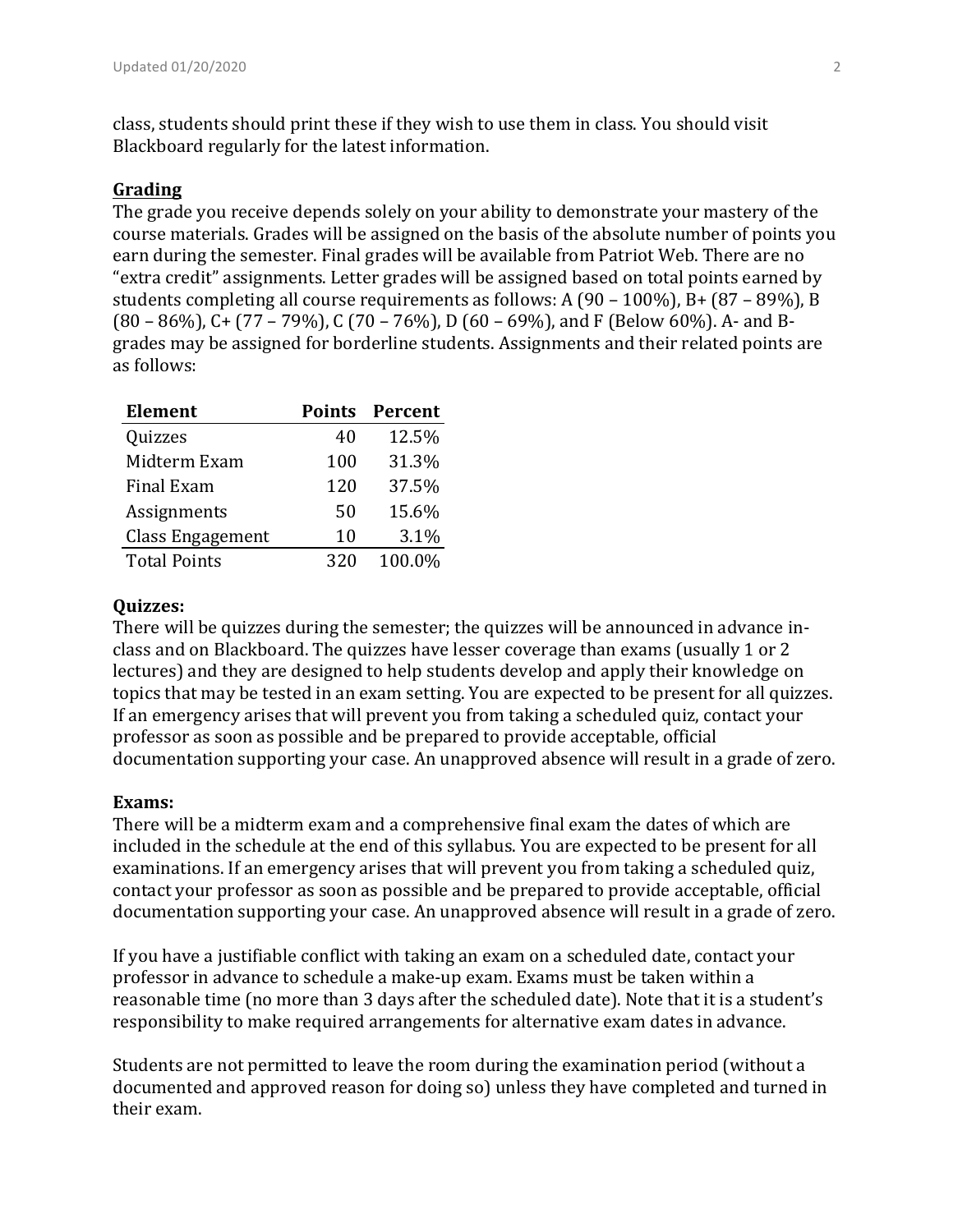### **Assignments:**

There will be homework assignments throughout the class that are intended to give students regular feedback on their understanding of the material prior to exams. The assignments and due dates will be announced in advance in-class and on Blackboard. The nature and number of homework assignments will depend on our course progress. The graded assignments will be in one of two forms:

(1) case studies, graded on both written communication skills and content.

(2) homework problems to give students experience with the types of problems that will be on the exams.

# **Class Engagement:** Engagement = Preparation + Participation

Participation in class is extremely important for several reasons. As your careers proceed, I believe that it will be necessary for you to have the ability and courage to express yourselves verbally. In addition, learning is enhanced by hearing, thinking about, and being challenged by different perspectives.

In this course, students are expected to be present, prepared, and proactive in class discussions. Class engagement will be recorded regularly to reflect the quality of your contributions. Attendance is the bare minimum and will not receive full class participation credit. Only students with consistent and high-quality contributions to class discussion will receive full credit.

Certain behaviors will detract from your class engagement grade (e.g. excessive unexcused absences or lateness, prolonged chattering, or other disruptive behavior).

### *Guest Speakers*

There will be guest speakers throughout the semester. Students are expected to be present, actively engaged, and respectful of the professionals who visit our class. Being absent from a guest lecture will detract from your class engagement grade.

### *Assigned Readings*

Additionally, there are cases and longer reading assignments throughout the semester. There will also be in-class reading and analysis of news articles, etc. The professor reserves the right to add a graded written component to the reading assignments if students are not adequately reading and preparing for class discussion. If this is the case, any additional assignments will be announced in class and on Blackboard.

### **Schedule**

The *tentative course schedule* is included on the final page (*subject to change* depending on the progress of the class during the semester). Should a student miss a class, he or she is responsible for obtaining all material and information covered during that class.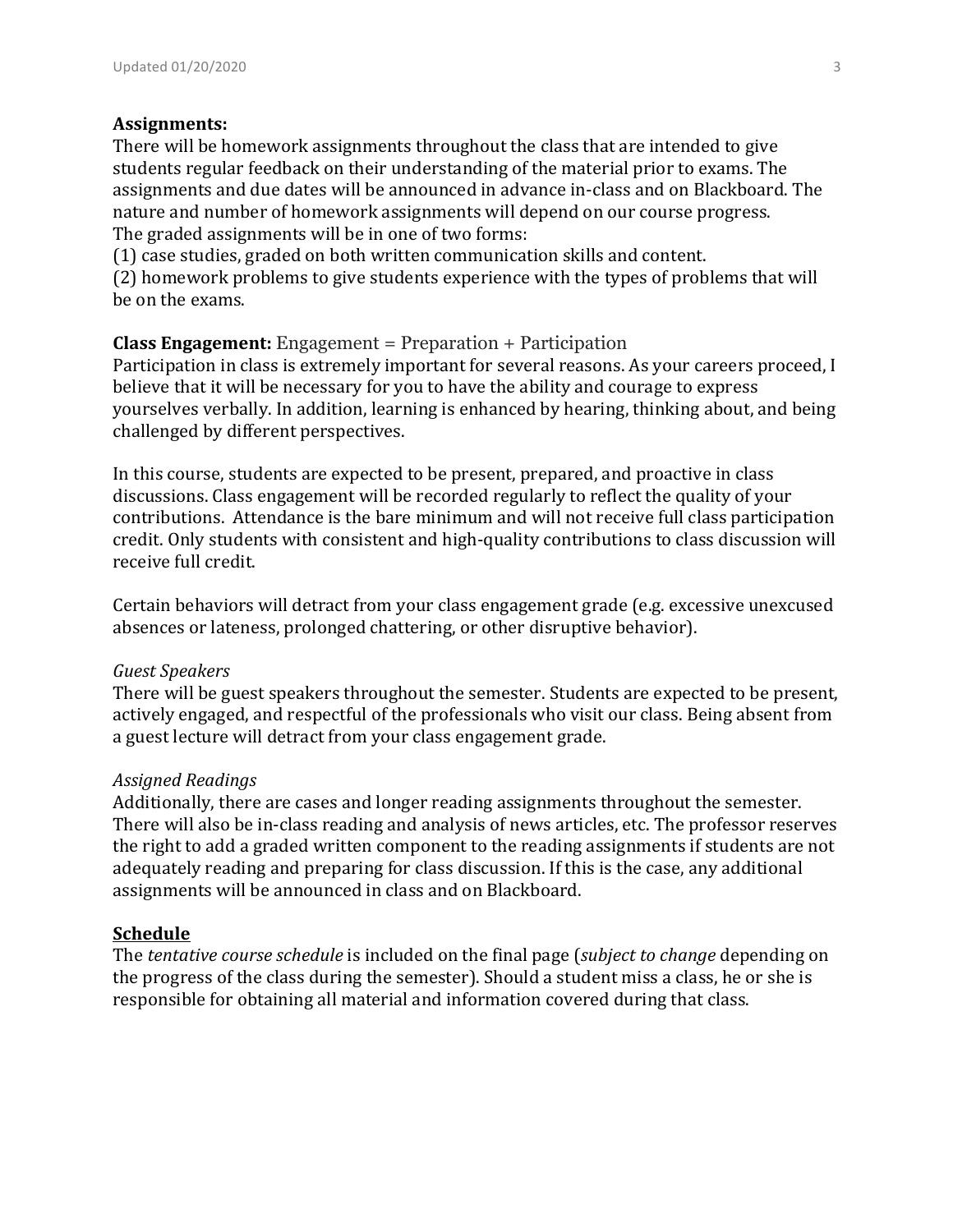#### **Other Policies**

### *Academic Integrity*

Mason is an Honor Code university; please see the Office for Academic Integrity for a full description of the code and the honor committee process. There is no justification for academic misconduct. Three fundamental principles to follow at all times are that: (1) all work submitted be your own, or in the case of a collaborative assignment, names of all the participants should appear on the work;  $(2)$  when using the work or ideas of others, including fellow students, give full credit through accurate citations; and (3) if you are uncertain about the ground rules on a particular assignment, ask for clarification. If you have any further questions about what constitutes academic misconduct in this course, please see me.

### *Accommodation for Disabilities*

All academic accommodations must be approved by and arranged through Disability Services (http://ds.gmu.edu). After speaking with Disability Services, please meet with me to discuss your accommodation needs. Students must provide reasonable notice prior to an exam if they wish to take the exam at a Disability Services Testing Center; the earlier you provide notice, the easier it is to make adequate arrangements for your accommodation.

### *Digital Communication, Electronic Devices, and Recordings*

To comply with student privacy laws, students must use their Mason email account to receive important University information, including messages related to this class, and when corresponding with me or fellow students. I will not respond to messages sent from or send messages to a non-Mason email address.

You are permitted to use laptops (or other electronic devices) to work on class material; however, please be respectful of your peers and your instructor. Do not use electronic devices to engage in activities that are unrelated to class. Such disruptions show a lack of professionalism and will negatively affect your grade.

Students are not permitted to record (voice and/or video) any part of the in-class lecture or activities without prior consent from the instructor.

### Sexual Harassment, Sexual Misconduct, and Interpersonal Violence

As a faculty member and designated "Responsible Employee," I am required to report all disclosures of sexual assault, interpersonal violence, and stalking to Mason's Title IX Coordinator per university policy 1412. If you wish to speak with someone confidentially, please contact the Student Support and Advocacy Center (https://ssac.gmu.edu), Counseling and Psychological Services (https://caps.gmu.edu), Student Health Services (https://shs.gmu.edu), or Mason's Title IX Coordinator (https://diversity.gmu.edu/sexualmisconduct/where-turn).

### *Respect for Diversity*

This course seeks to promote and maintain an equitable and just work and learning environment. Diversity is broadly defined to include such characteristics as, but not limited to, race, ethnicity, gender, religion, age, disability, and sexual orientation. Diversity also